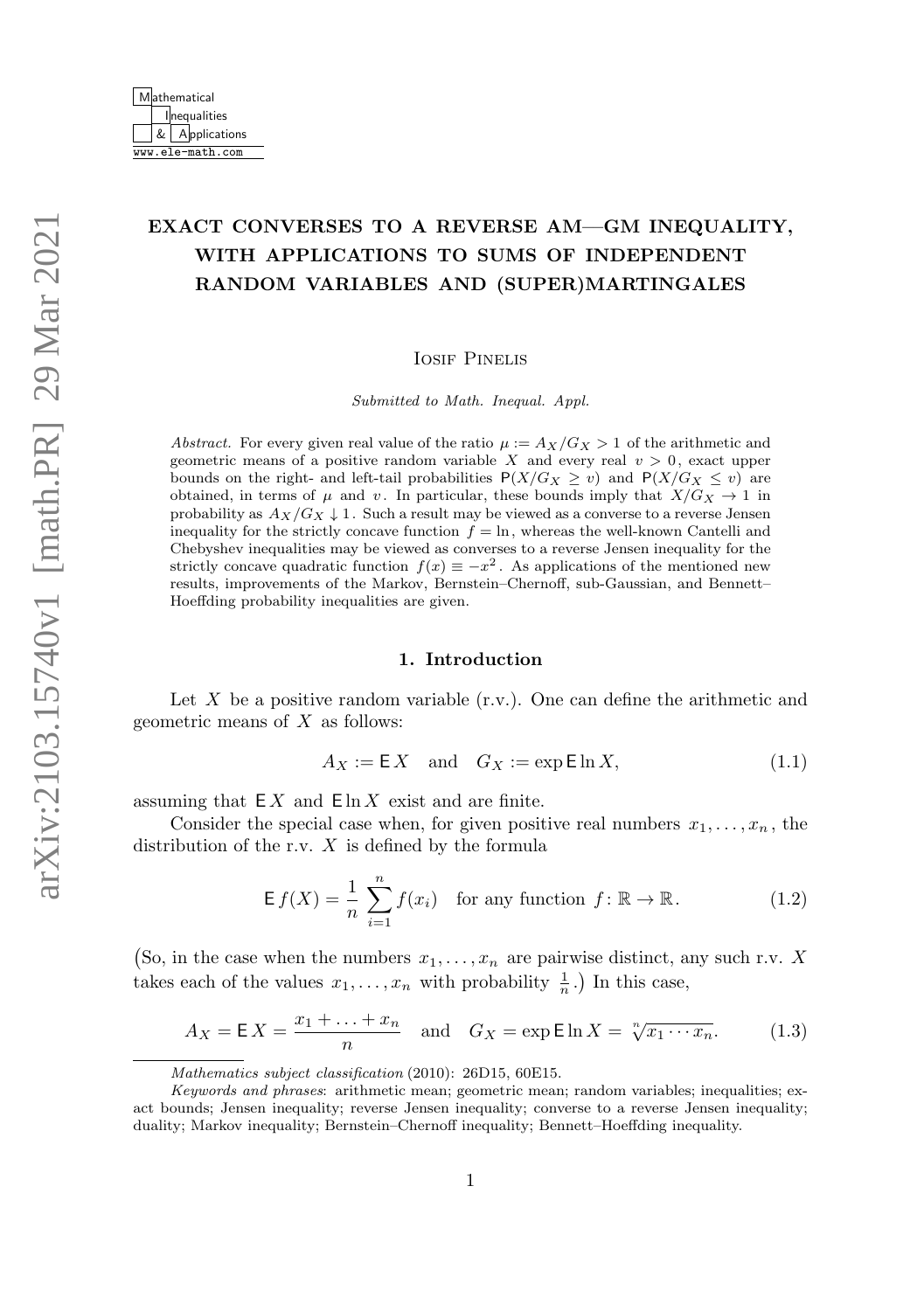Thus, the definitions [\(1.1\)](#page-0-0) of the arithmetic and geometric means of a r.v. X generalize the usual definitions of the arithmetic and geometric means of finitely many positive real numbers.

Since any bounded positive r.v. can be approximated in distribution by uniformly bounded r.v.'s each taking finitely many positive real values with equal probabilities, the exact bounds to be stated in Theorem [2.1](#page-2-0) will remain exact in an appropriate sense if one considers only the r.v.'s with such discrete uniform distributions.

The arithmetic mean–geometric mean (AM–GM) inequality

<span id="page-1-1"></span>
$$
A_X \ge G_X \tag{1.4}
$$

is a special case (with  $f = \ln$ ) of Jensen's inequality

<span id="page-1-0"></span>
$$
f(E X) \ge E f(X) \tag{1.5}
$$

for concave functions  $f$ .

Clearly, if the r.v. X is constant almost surely (a.s.) – that is, if  $P(X = c) = 1$ for some real  $c > 0$ , then the Jensen inequality [\(1.5\)](#page-1-0) and, in particular, the AM–GM inequality [\(1.4\)](#page-1-1) turn into the equalities. Therefore, one may expect that, if the r.v. X is close to a constant in some sense, then both sides of the Jensen inequality will be close to each other and, in particular, the arithmetic and geometric means of the r.v. X will be close to each other.

There are indeed a large number of theorems in this vein, called *reverse Jensen inequalities*; see e.g. [\[3\]](#page-14-0). Usually, in such theorems the condition of X being close to a constant is that the values of X are in a bounded interval  $[m_X, M_X]$ , which latter may be thought of as small, with the conclusion that the difference  $f(E X) - E f(X)$ between the left- and right-hand sides of the Jensen inequality [\(1.5\)](#page-1-0) is small if the interval  $[m_X, M_X]$  is small. Somewhat related results were obtained in [\[10\]](#page-15-0).

Note further that, if the function  $f$  is strictly concave, then the equality in  $(1.5)$ implies that the r.v.  $X$  is a.s. constant. Therefore, it appears natural to inquire whether statements of the following form hold: If the two sides of the Jensen inequality  $(1.5)$  with a strictly concave function f are close to each other, then the r.v. X is close to a constant in some sense. Such a statement may be referred to as a converse to a reverse Jensen inequality.

Converses to reverse Jensen inequalities are very well known and very widely used in the case when  $f(x) \equiv -x^2$ . Then the difference between the left- and right-hand sides of [\(1.5\)](#page-1-0) is  $\sigma^2 := \text{Var } X$ , the variance of X. In this case, one has Cantelli's inequality

<span id="page-1-2"></span>
$$
P(X - \mu \ge \varepsilon) \vee P(X - \mu \le -\varepsilon) \le \frac{\sigma^2}{\sigma^2 + \varepsilon^2}
$$
 (1.6)

and Chebyshev's inequality

<span id="page-1-3"></span>
$$
\mathsf{P}(|X - \mu| \ge \varepsilon) \le \frac{\sigma^2}{\varepsilon^2} \tag{1.7}
$$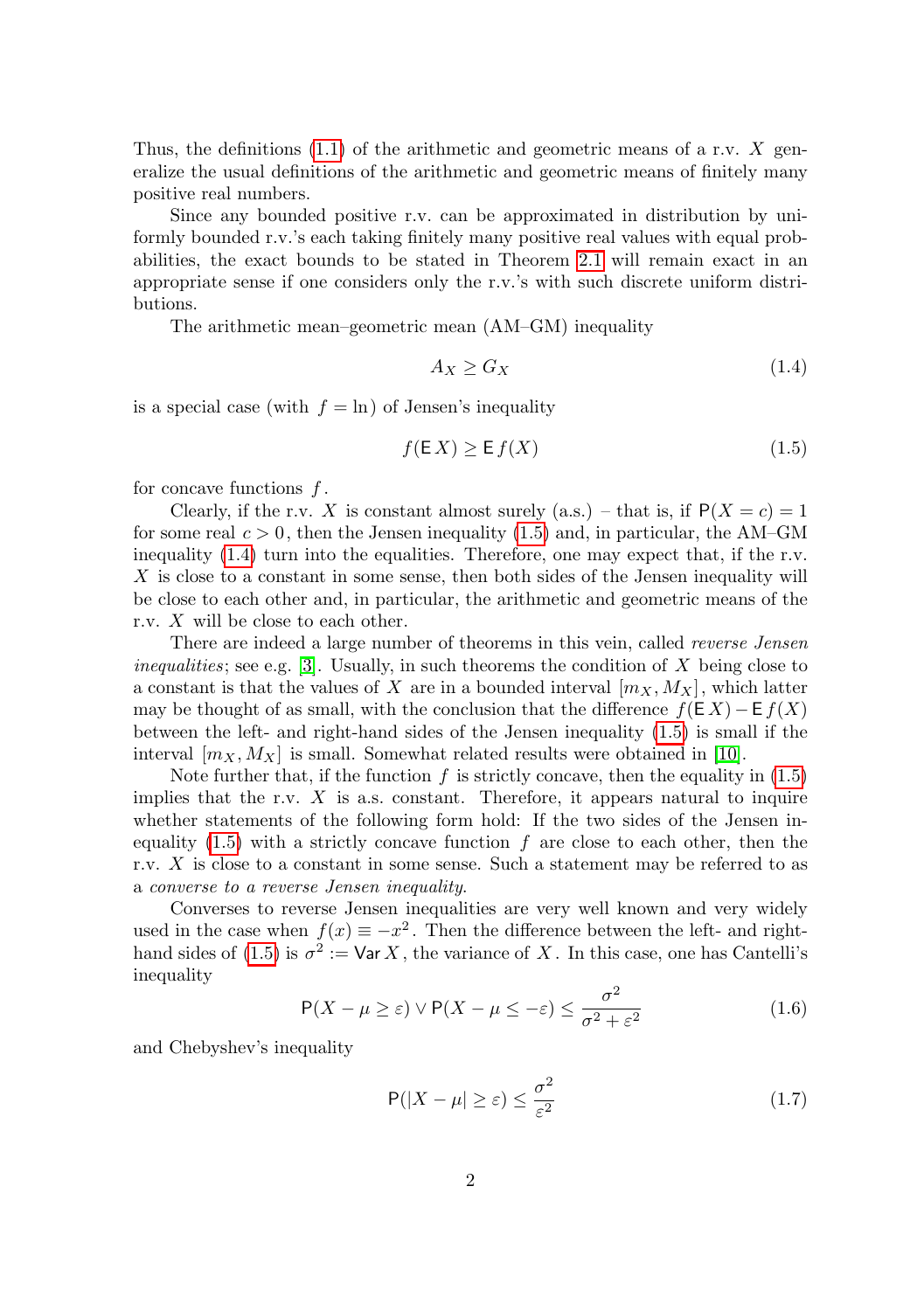for all real  $\varepsilon > 0$ , where  $\mu := \mathsf{E} X \in \mathbb{R}$  and  $a \vee b := \max(a, b)$ . The Cantelli and Chebyshev bounds are exact in their terms. In particular, [\(1.6\)](#page-1-2) turns into the equality when  $P(X = \mu + \varepsilon) = \varepsilon^2/(\sigma^2 + \varepsilon^2) = 1 - P(X = \mu - \sigma^2/\varepsilon)$  or when  $P(X = \mu - \varepsilon) = \varepsilon^2/(\sigma^2 + \varepsilon^2) = 1 - P(X = \mu + \sigma^2/\varepsilon)$ , whereas [\(1.7\)](#page-1-3) turns into the equality when  $P(X = \mu + \varepsilon) = P(X = \mu - \varepsilon) = 1/2$ .

So, for any given real  $\varepsilon > 0$ , if  $f(x) \equiv -x^2$  and the difference  $\sigma^2$  between the left- and right-hand sides of  $(1.5)$  is small enough, then X deviates from the constant  $\mu$  with a however small probability. Thus, the Cantelli and Chebyshev inequalities are indeed converses to a reverse Jensen inequality for  $f(x) \equiv -x^2$ .

In this paper, we shall provide converses to reverse Jensen inequalities for  $f = \ln$ , that is, converses to reverse AM–GM inequalities. This case appears to be the next in importance after the Chebyshev–Cantelli "quadratic" case of  $f(x) \equiv -x^2$  – see the applications to the so-called exponential bounds on the tails of the distributions of sums of independent r.v.'s in Section [3;](#page-4-0) here one may also note e.g. [\[2,](#page-14-1) Lemma 3.9]. Just as the Cantelli and Chebyshev bounds, our bounds are exact in their own terms. However, the case of  $f = \ln$  is much more difficult than that of  $f(x) \equiv -x^2$ .

### 2. Basic results and discussion

The main result of this paper is as follows.

<span id="page-2-0"></span>THEOREM 2.1. Let X be a positive r.v. with finite  $\mathsf{E}[X]$  and  $\mathsf{E}[n]$  in X. Suppose that  $P(X = c) < 1$  for each real c, so that

<span id="page-2-4"></span>
$$
\mu := \frac{A_X}{G_X} > 1. \tag{2.1}
$$

<span id="page-2-6"></span>Then

(I)

<span id="page-2-2"></span>
$$
\mathsf{P}\left(\frac{X}{G_X} \ge v\right) \le p_{\mu,v} := p_v := \frac{\mu - z_v}{v - z_v} \in (0,1) \quad \text{for each} \quad v \in (\mu,\infty) \quad (2.2)
$$

and

<span id="page-2-3"></span>
$$
\mathsf{P}\left(\frac{X}{G_X} \le v\right) \le p_v \in (0,1) \quad \text{for each} \quad v \in (0,1),\tag{2.3}
$$

where, for each  $v \in (\mu, \infty)$ ,  $z_v = z_{\mu, v}$  is the only root  $z \in (0, 1)$  of the equation

<span id="page-2-1"></span>
$$
F(z) := F_{\mu, v}(z) := (v - \mu) \ln z + (\mu - z) \ln v = 0 \tag{2.4}
$$

and, for each  $v \in (0,1)$ ,  $z_v = z_{\mu,v}$  is the only root  $z \in (\mu,\infty)$  of equation  $(2.4).$  $(2.4).$ 

<span id="page-2-5"></span>(II) For each  $v \in (\mu, \infty)$  and for each  $v \in (0, 1)$ , the upper bound  $p_v$  in the corresponding inequalities in  $(2.2)$  and  $(2.3)$  is exact, as it is attained when

<span id="page-2-7"></span>
$$
P(X = v) = p_v = 1 - P(X = z_v),
$$
\n(2.5)

and for such a r.v. X the condition  $A_X/G_X = \mu$  holds  $- cf. (2.1)$  $- cf. (2.1)$ .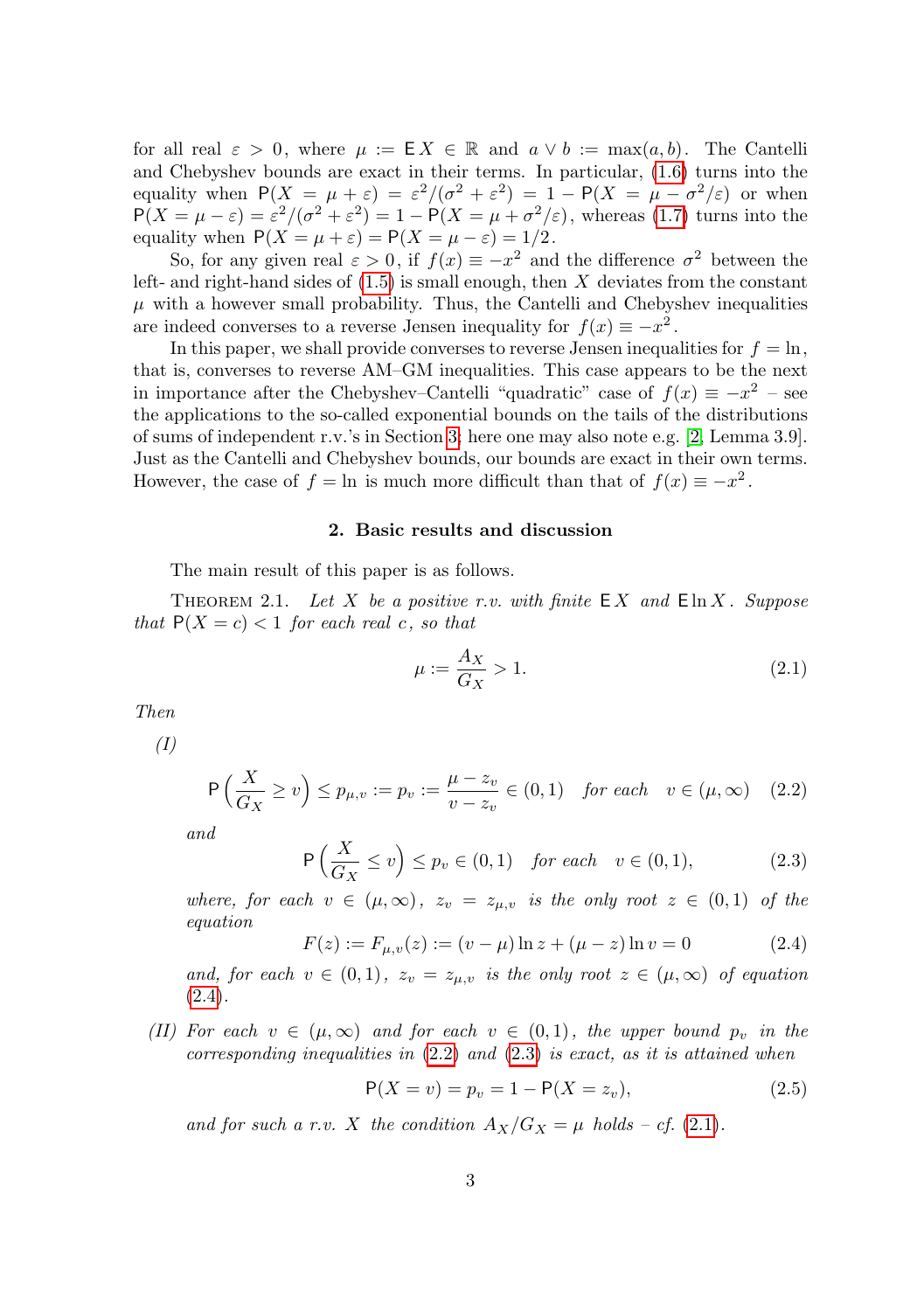<span id="page-3-4"></span>(III) We have

<span id="page-3-5"></span>
$$
\rho_{\mu}(v) := \sup_{A_X/G_X = \mu} \mathsf{P}\left(\frac{X}{G_X} \ge v\right) = 1 \quad \text{for each} \quad v \in (-\infty, \mu] \tag{2.6}
$$

and

<span id="page-3-6"></span>
$$
\lambda_{\mu}(v) := \sup_{A_X/G_X = \mu} \mathsf{P}\left(\frac{X}{G_X} \le v\right) = 1 \quad \text{for each} \quad v \in [1, \infty),\tag{2.7}
$$

where  $\sup_{A_X/G_X=\mu}$  denotes the supremum over all positive r.v.'s X with finite EX and  $\text{Ein } X$  and with  $A_X/G_X = \mu$ . In particular, for each  $v \in [1, \mu]$ , the exact upper bound on either one of the two tail probabilities,  $P\left(\frac{X}{G_X} \ge v\right)$  and  $P\left(\frac{X}{G_X} \leq v\right)$ , is 1; it is not attained, though.

<span id="page-3-3"></span>(IV) One also has the following simple (but not exact) upper bounds on  $P\left(\frac{X}{G_X} \ge v\right)$ and  $P\left(\frac{X}{G_X} \le v\right)$ :

<span id="page-3-0"></span>
$$
\mathsf{P}\left(\frac{X}{G_X} \ge v\right) \le q_{\mu,v} := q_v := \min\left(1, \frac{\mu - 1}{v - 1 - \ln v}\right) \quad \text{for each} \quad v \in [1, \infty)
$$
\n
$$
(2.8)
$$

(with  $q_1 := 1$ ) and

<span id="page-3-1"></span>
$$
\mathsf{P}\left(\frac{X}{G_X} \le v\right) \le q_v \quad \text{for each} \quad v \in (0, \mu].\tag{2.9}
$$

<span id="page-3-7"></span>(V) The condition  $\mu := A_X/G_X$  in [\(2.1\)](#page-2-4) can be replaced by the  $A_X/G_X \leq \mu$ .

REMARK 2.2. Part [\(II\)](#page-2-5) of Theorem [2.1](#page-2-0) shows that, as in the cases of the Cantelli and Chebyshev inequalities, the "extreme" r.v.'s  $X$  providing the attainment in our inequalities [\(2.2\)](#page-2-2) and [\(2.3\)](#page-2-3) take only two values.

<span id="page-3-2"></span>REMARK 2.3. Inequalities  $(2.8)$  and  $(2.9)$  imply concentration of the r.v. X near its (say) geometric mean  $G_X$  when the arithmetic mean  $A_X$  is close to  $G_X$ . More precisely, we have  $X/G_X \to 1$  in probability as  $\mu = A_X/G_X \downarrow 1$ . Thus, Theorem [2.1](#page-2-0) indeed provides converses to the reverse Jensen inequality for  $f = \ln$ .

Remark [2.3](#page-3-2) is illustrated in Figure [1.](#page-4-1)

At least in the case when the distribution of the r.v.  $X/G_X$  is highly concentrated (that is, when  $\mu$  is close to 1), the simple bound  $q_v$  on the tails of the distribution of the r.v.  $X/G_X$  is not too far from the exact bound  $p_v$  when v is somewhat close to 1 but  $q_v < 1$  (so that v is not too close to 1). More precisely, we have the following proposition:

<span id="page-3-8"></span>PROPOSITION 2.4. Suppose that  $\mu$  and v both go to 1 in any way such that  $v \in (\mu, \infty) \cup (0, 1)$  and  $q_v$  is less than 1. Then

<span id="page-3-9"></span>
$$
p_v - \frac{q_v}{1 + q_v} \to 0. \tag{2.10}
$$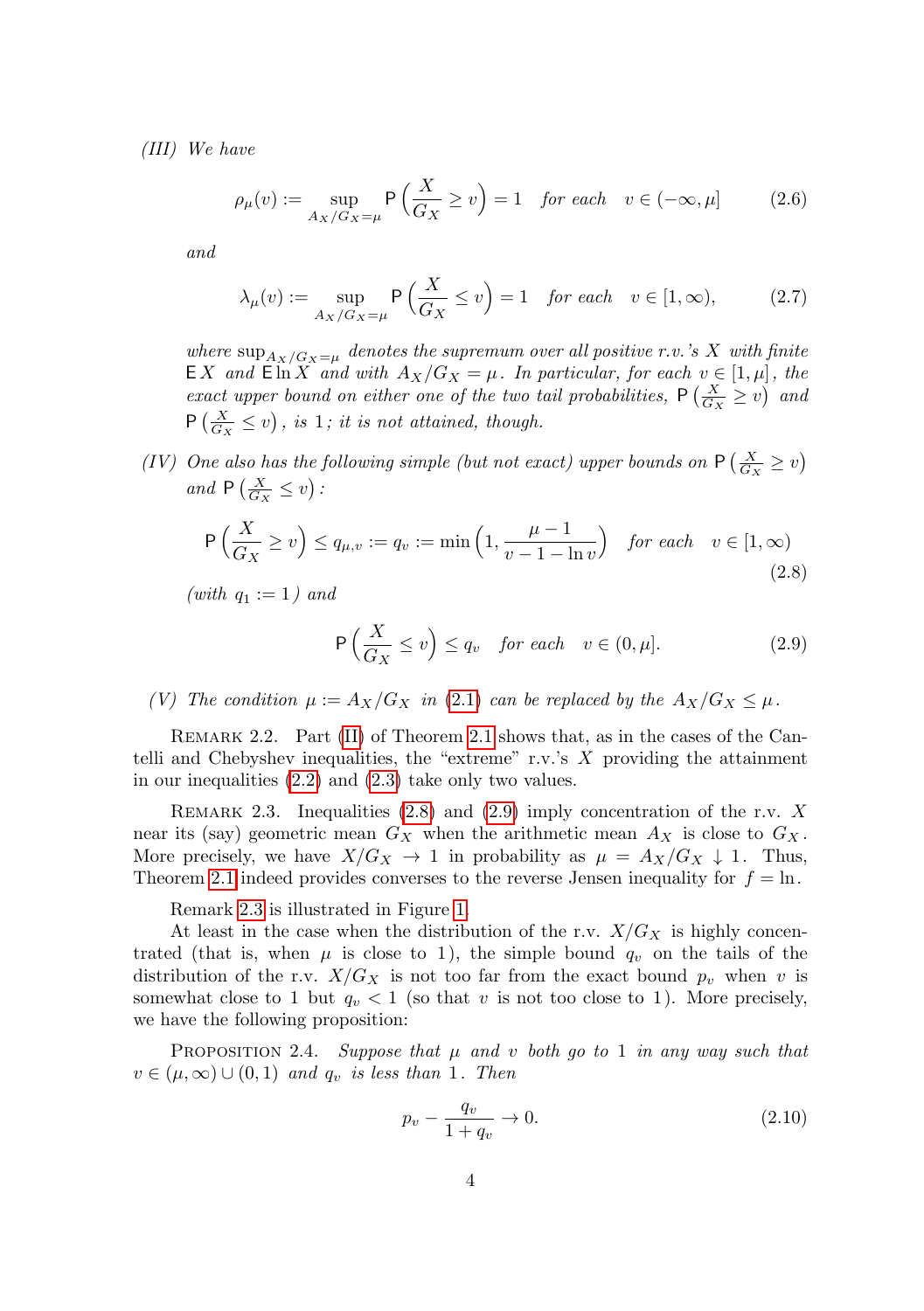

<span id="page-4-1"></span>Figure 1: Graphs  $\{(v, p_v): 0 < v < 3\}$  (solid) and  $\{(v, q_v): 0 < v < 3\}$  (dashed) for  $\mu = 1.1$  (left) and  $\mu = 1.01$  (right), with  $p_v := 1$  for  $v \in [1, \mu]$ .

<span id="page-4-5"></span>PROPOSITION 2.5. For  $v \in (\mu, \infty) \cup (0, 1)$ , one has the following expression for the root  $z_v$  of equation [\(2.4\)](#page-2-1):

<span id="page-4-3"></span>
$$
z_v = z_{\mu,v} = -\tilde{z}_v W_{\kappa(v)} \left( -\frac{e^{-\mu/\tilde{z}_v}}{\tilde{z}_v} \right),\tag{2.11}
$$

where

<span id="page-4-6"></span>
$$
\tilde{z}_v := \frac{v - \mu}{\ln v},
$$
\n
$$
:= \begin{cases}\n0 & \text{if } v \in (\mu, \infty), \\
-1 & \text{if } v \in (0, 1),\n\end{cases}
$$
\n(2.12)

and  $W_k$  is the k<sup>th</sup> branch of Lambert's W function [\[4\]](#page-14-2), so that

 $\kappa(v)$ 

- (i) for all  $t \in (-1,\infty)$  and  $u \in (-1/e,\infty)$ , we have  $te^t = u \iff t = W_0(u)$ ;
- (ii) for all  $t \in (-\infty, -1)$  and  $u \in (-1/e, 0)$ , we have  $te^t = u \iff t = W_{-1}(u)$ .

# <span id="page-4-0"></span>3. Applications: Improvements of Markov's bound and exponential bounds on the tails of the distributions of sums of independent r.v.'s and (super)martingales

## <span id="page-4-4"></span>3.1. Improvements of the Markov bound and of the Bernstein–Chernoff bound

By Markov's inequality, with  $\mu$  as in Theorem [2.1,](#page-2-0)

<span id="page-4-2"></span>
$$
\mathsf{P}\left(\frac{X}{G_X} \ge v\right) \le \frac{\mu}{v} \tag{3.1}
$$

for all real  $v > 0$  (this inequality is nontrivial only if  $v > \mu$ ).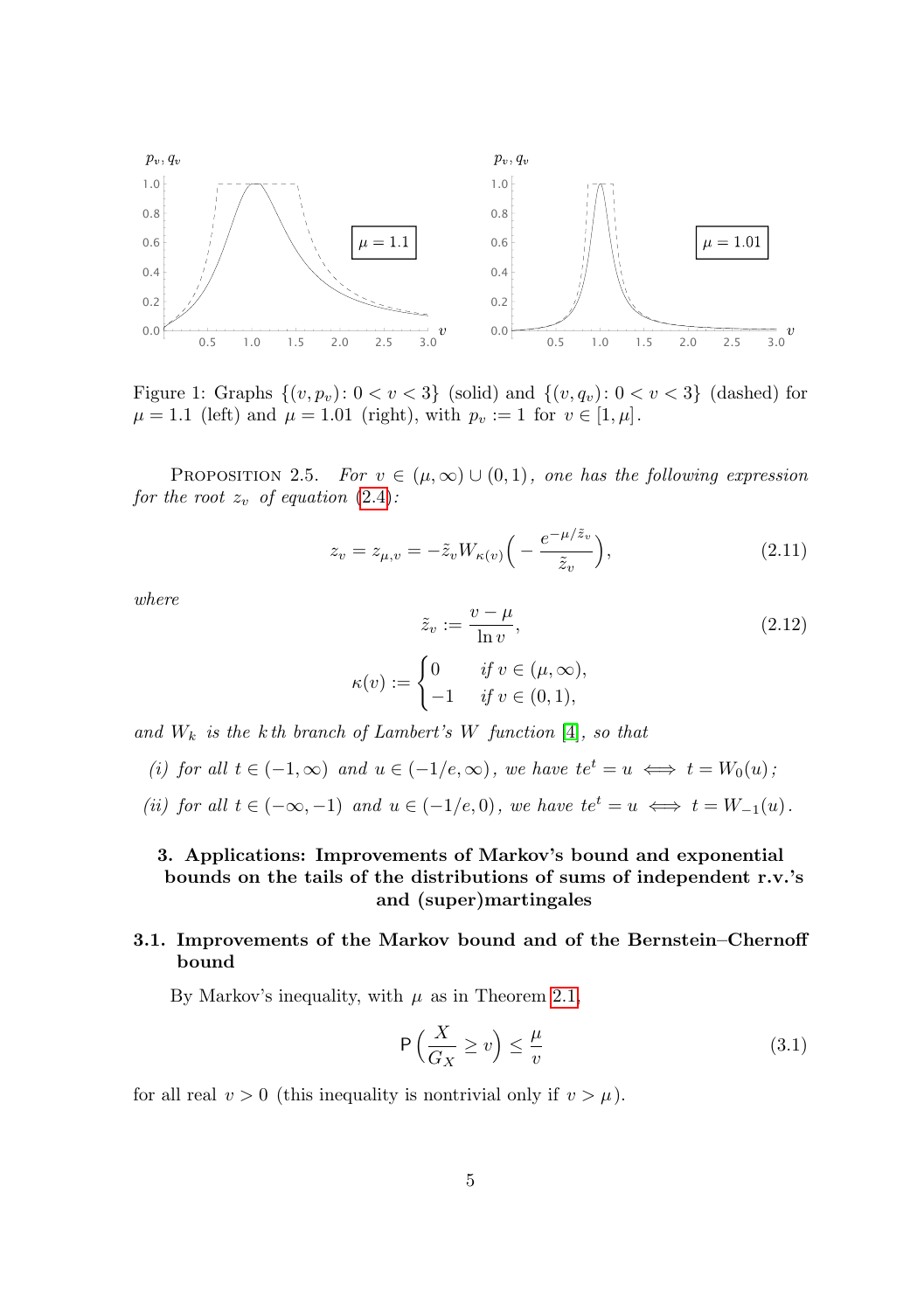The bound  $p_{\mu, v} = \frac{\mu - z_v}{\mu - z_v}$  $\frac{\mu}{v-z_v}$  in [\(2.2\)](#page-2-2) is a (best possible) improvement of the Markov bound  $\frac{\mu}{v}$  in [\(3.1\)](#page-4-2) – because  $z_v(< 1) < \mu < v$ . Even though Markov's inequality is well-known (and easy to see) to be exact in its terms, the just mentioned improvement has been possible by taking into account that the geometric mean of the r.v.  $X/G_X$  is 1. This improvement over Markov's inequality may be dramatic in some cases. Indeed, when e.g.  $\mu(> 1)$  is close to 1 while  $v(> 1)$  is not close to 1, then even the suboptimal bound  $\frac{\mu - 1}{v - 1 - \ln v}$  in [\(2.8\)](#page-3-0) will be much less than the Markov bound  $\frac{\mu}{v}$ . Similarly, inequality [\(2.3\)](#page-2-3) is a best possible, and in some settings dramatic, improvement of the corresponding left-tail Markov inequality.

Take now any r.v. Y with

<span id="page-5-0"></span>
$$
\mathsf{E}\,Y=0,\tag{3.2}
$$

any real number y, and any positive real number  $\lambda$ . The so-called Bernstein– Chernoff inequality

<span id="page-5-1"></span>
$$
\mathsf{P}(Y \ge y) \le \frac{\mathsf{E} \, e^{\lambda Y}}{e^{\lambda y}} \tag{3.3}
$$

is a particular case of Markov's inequality [\(3.1\)](#page-4-2), with

$$
X := e^{\lambda Y} \quad \text{and} \quad v := e^{\lambda y}.
$$
 (3.4)

Also, the condition [\(3.2\)](#page-5-0) implies that here

$$
G_X=1.
$$

Actually, the Bernstein–Chernoff inequality [\(3.3\)](#page-5-1) is, not only a special case of Markov's inequality  $(3.1)$ , but of course also a restatement of  $(3.1)$ . In particular, just as Markov's inequality [\(3.1\)](#page-4-2) does not take into account the fact that the geometric mean of  $X/G_X$  is 1, the Bernstein–Chernoff inequality [\(3.3\)](#page-5-1) does not take condition [\(3.2\)](#page-5-0) into account.

Therefore, one can use Theorem [2.1](#page-2-0) to improve, not only Markov's inequality [\(3.1\)](#page-4-2), but also its equivalent, the Bernstein–Chernoff inequality [\(3.3\)](#page-5-1).

When the r.v. Y has an additional structure, one can obtain an upper bound  $B(\lambda)$  on  $\mathsf{E} e^{\lambda Y}$ , and then  $\inf_{\lambda \geq 0} e^{-\lambda y} B(\lambda)$  will be an upper bound – referred to as an exponential bound – on the tail probability  $P(Y \geq y)$ . A general approach to obtaining best possible exponential bounds of this kind, along with a number of specific results, in the case when  $Y$  is the sum of independent r.v.'s was presented in [\[12\]](#page-15-1). Details on what has been said in this paragraph are provided in the following two subsections.

### <span id="page-5-3"></span>3.2. Improvements of the exponential bound in the sub-Gaussian case

Suppose that

<span id="page-5-2"></span>
$$
Y = Y_1 + \ldots + Y_n,\tag{3.5}
$$

where  $Y_1, \ldots, Y_n$  are independent zero-mean r.v.'s.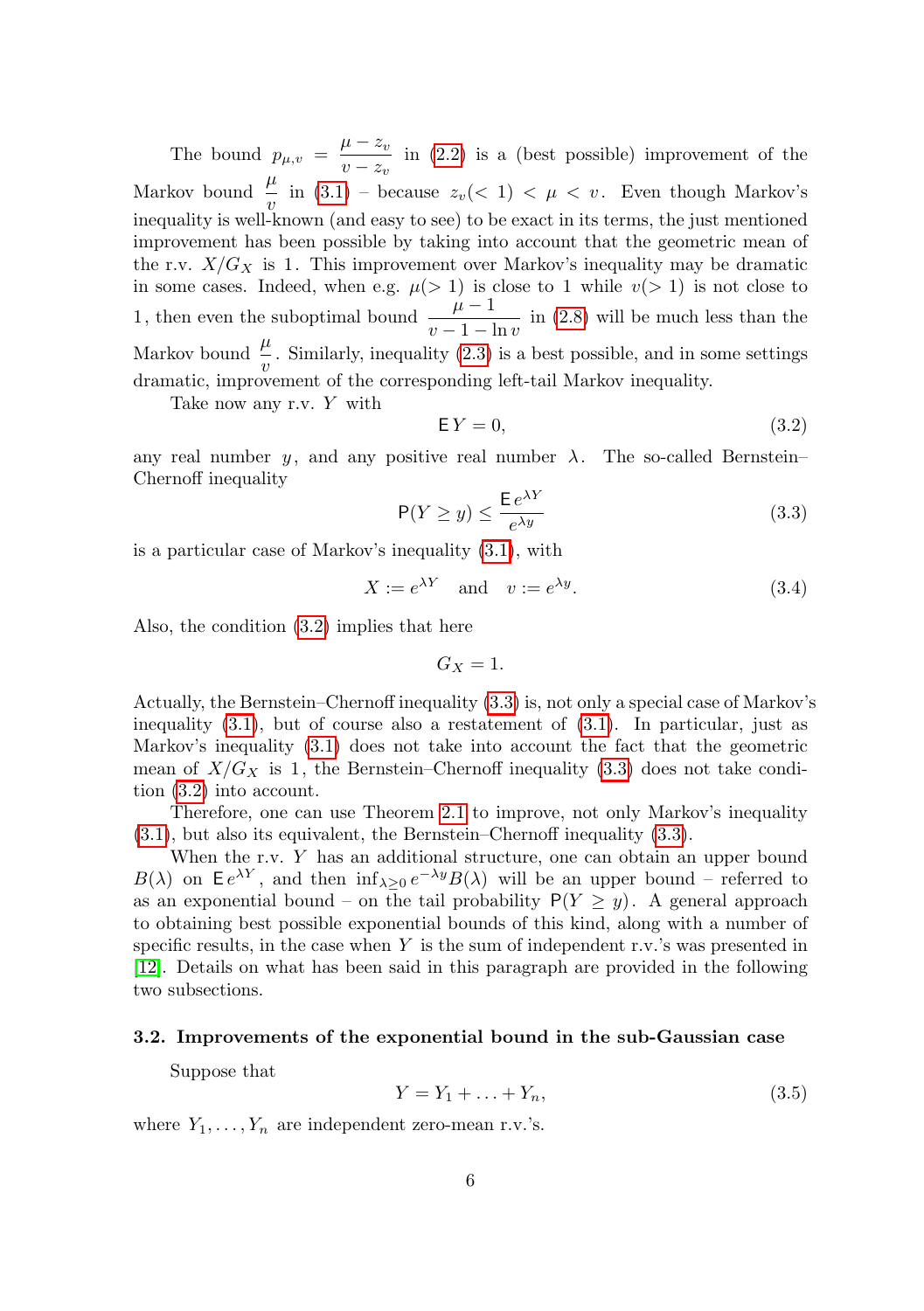In this subsection, we will consider the particularly simple case when the  $Y_i$ 's are sub-Gaussian, that is, when

<span id="page-6-0"></span>
$$
\mathsf{E} \, e^{\lambda Y_i} \le e^{\lambda^2 \sigma_i^2/2} \tag{3.6}
$$

for some positive real numbers  $\sigma_1, \ldots, \sigma_n$ , all  $i \in [n] := \{1, \ldots, n\}$ , and real  $\lambda \geq 0$ . If  $Y_i \sim N(0, \sigma_i^2)$  for all  $i \in [n]$ , then the sub-Gaussianity condition [\(3.6\)](#page-6-0) holds with the equality sign. Also, for instance, [\(3.6\)](#page-6-0) holds when  $|Y_i| \leq \sigma_i$  for all  $i \in [n]$ ; cf. e.g. [\[6,](#page-14-3) inequality (4.16)].

The constants  $\sigma_i^2$  in [\(3.6\)](#page-6-0) are referred to as (obviously, never unique) sub-Gaussian proxy variances of the corresponding r.v.'s  $Y_i$ . Clearly then,

<span id="page-6-4"></span>
$$
\sigma^2 := \sigma_1^2 + \ldots + \sigma_n^2 \tag{3.7}
$$

is a sub-Gaussian proxy variance of the sum  $Y$ :

$$
\mathsf{E} \, e^{\lambda Y} \le e^{\lambda^2 \sigma^2 / 2} \tag{3.8}
$$

for all real  $\lambda \geq 0$ .

Take any real  $y \geq 0$ . Then, by  $(3.3)$ ,

<span id="page-6-1"></span>
$$
\mathsf{P}(Y \ge y) \le \inf_{\lambda \ge 0} \frac{e^{\lambda^2 \sigma^2 / 2}}{e^{\lambda y}} = \frac{e^{\lambda_y^2 \sigma^2 / 2}}{e^{\lambda_y y}} = P_1(t) := e^{-t^2 / 2},\tag{3.9}
$$

where

$$
\lambda_y := y/\sigma^2, \quad t := y/\sigma,
$$

and  $\sigma := \sqrt{\sigma^2}$ .

Using Theorem [2.1,](#page-2-0) one can immediately improve the upper bound  $e^{-t^2/2}$  on  $P(Y \ge y)$  in [\(3.9\)](#page-6-1):

<span id="page-6-5"></span>PROPOSITION 3.1. For all real  $y > 0$ ,

<span id="page-6-2"></span>
$$
\mathsf{P}(Y \ge y) \le P_2(t) := p_{\mu_t, v_t} = \frac{\mu_t - z_{\mu_t, v_t}}{v_t - z_{\mu_t, v_t}} < \frac{\mu_t}{v_t} = e^{-t^2/2} = P_1(t),\tag{3.10}
$$

where

<span id="page-6-3"></span>
$$
\mu_t := e^{\lambda_y^2 \sigma^2/2} = e^{y^2/(2\sigma^2)} = e^{t^2/2}, \quad v_t := e^{\lambda_y y} = e^{y^2/\sigma^2} = e^{t^2}, \tag{3.11}
$$

and  $z_{\mu,\upsilon}$  is as defined in part [\(I\)](#page-2-6) of Theorem [2.1](#page-2-0) or, equivalently, as in formula  $(2.11).$  $(2.11).$ 

Concerning the inequality in [\(3.10\)](#page-6-2), recall the reasoning in the second paragraph of Subsection [3.1.](#page-4-4)

So, the bound  $P_2(t)$  on  $P(Y \ge y)$  in [\(3.10\)](#page-6-2) improves the bound  $P_1(t)$  in [\(3.9\)](#page-6-1) for all real  $t > 0$  or, equivalently, for all real  $y > 0$ . To get the bound  $P_2(t)$ , we borrowed the minimizer  $\lambda_y$  of the bound  $\frac{e^{\lambda^2 \sigma^2/2}}{\lambda^2}$  $\frac{\partial}{\partial e^{\lambda y}}$  on  $P(Y \ge y)$  and used  $\lambda_y$  in the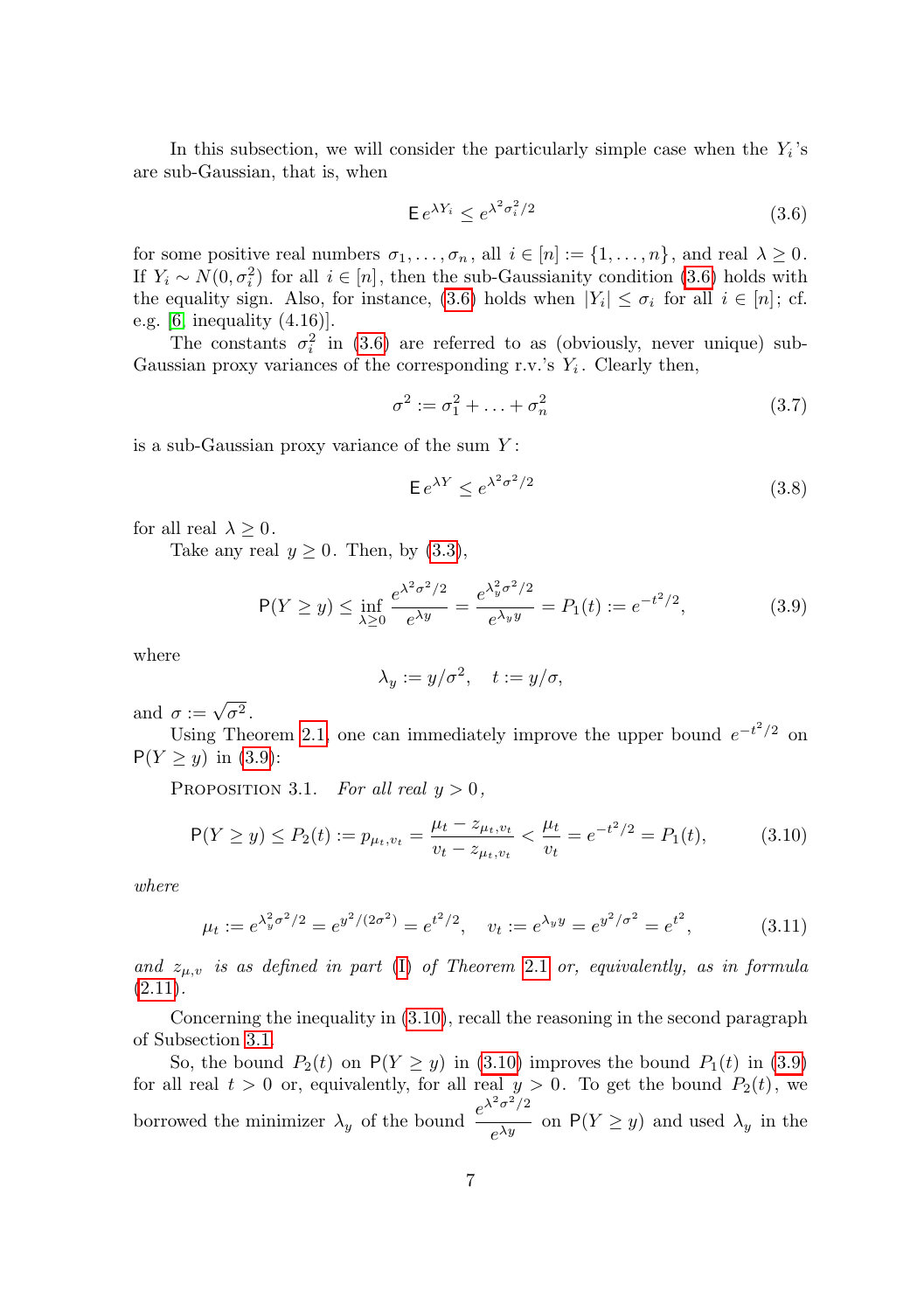definitions of  $\mu_t$  and  $v_t$  in [\(3.11\)](#page-6-3). While this choice of  $\lambda$  is optimal for the Markov bound  $\frac{e^{\lambda^2 \sigma^2/2}}{h}$  $\overline{e^{\lambda y}}$ , it will not be optimal for the better bound of the form  $p_{\mu,\nu}$  based on Theorem [2.1.](#page-2-0)

So, we can improve the bound  $P_2(t)$  on  $P(Y \ge y)$  – and thus further improve the bound  $P_1(t)$  – by avoiding the mentioned borrowing, as follows:

<span id="page-7-3"></span>PROPOSITION 3.2. For all real  $y > 0$ ,

<span id="page-7-0"></span>
$$
P(Y \ge y) \le P_{\text{opt}}(y) := P_{\text{opt}}(\sigma, y) := \inf_{\lambda > 0} p_{\mu_{\lambda}, v_y(\lambda)},
$$
\n(3.12)

where

<span id="page-7-2"></span>
$$
\mu_{\lambda} := e^{\lambda^2 \sigma^2/2} \quad \text{and} \quad v_y(\lambda) := e^{\lambda y}.\tag{3.13}
$$

The drawback of the optimal bound  $P_{opt}(y)$  is that its expression in [\(3.12\)](#page-7-0) is implicit; also, in distinction with the simpler bounds  $P_1(t)$  and  $P_2(t)$ ,  $P_{opt}(y)$  $P_{\text{opt}}(\sigma, y)$  will depend on  $\sigma, y$  not only through the simple ratio  $t = y/\sigma$ .

On the other hand, clearly we can use the simple bound  $q_{\mu,\nu}$  in [\(2.8\)](#page-3-0) to immediately get the following:

<span id="page-7-4"></span>PROPOSITION 3.3. For all real  $y > 0$ ,

<span id="page-7-1"></span>
$$
P(Y \ge y) \le P_3(t) := q_{\mu_t, v_t} = \min\left(1, \frac{\mu_t - 1}{v_t - 1 - \ln v_t}\right) = \min\left(1, \frac{e^{t^2/2} - 1}{e^{t^2} - 1 - t^2}\right),\tag{3.14}
$$

where  $\mu_t$  and  $v_t$  are as in [\(3.11\)](#page-6-3).

We see that the bound  $P_3(t)$  is quite explicit and almost as simple as the bound  $P_1(t) = e^{-t^2/2}$  in [\(3.9\)](#page-6-1). Moreover, a simple algebra shows that  $P_3(t) < P_1(t)$ (for a real  $t > 0$ ) if and only if  $1 + t^2 < e^{t^2/2}$ , that is, if and only if  $t > t_* :=$  $\sqrt{-2W_{-1}(-1/(2\sqrt{e})) - 1} = 1.585...$ , where, as in Proposition [2.5,](#page-4-5)  $W_k$  denotes the k th branch of Lambert's W function. Also,  $P_1(t_*) = P_3(t_*) = 0.284...,$  which is substantially greater than commonly used values of the level of significance in statistical testing. So, the bound  $P_3(t)$  is an improvement of the bound  $P_1(t)$  for values of t relevant in statistics.

(Parts of) the graphs of the ratios of the bounds  $P_2(t)$  in [\(3.10\)](#page-6-2),  $P_3(t)$  in [\(3.14\)](#page-7-1), and  $P_{\text{opt}}(\sigma, \sigma t)$  in [\(3.12\)](#page-7-0) with  $\sigma = 6$  to the baseline sub-Gaussian bound  $P_1(t)$  in [\(3.9\)](#page-6-1) are shown in Figure [2.](#page-8-0)

#### <span id="page-7-5"></span>3.3. Improvements of the Bennett–Hoeffding exponential bound

It is seen from Figure [2](#page-8-0) that the new bounds  $P_2$  and  $P_3$ , and even the optimal bound  $P_{\text{opt}}$ , provide only relatively limited improvements over the baseline sub-Gaussian bound  $P_1$ .

In this subsection, it will be shown that the corresponding improvements over the well-known and widely used Bennett–Hoeffding exponential bound can be arbitrarily large (in a relative sense) in certain settings.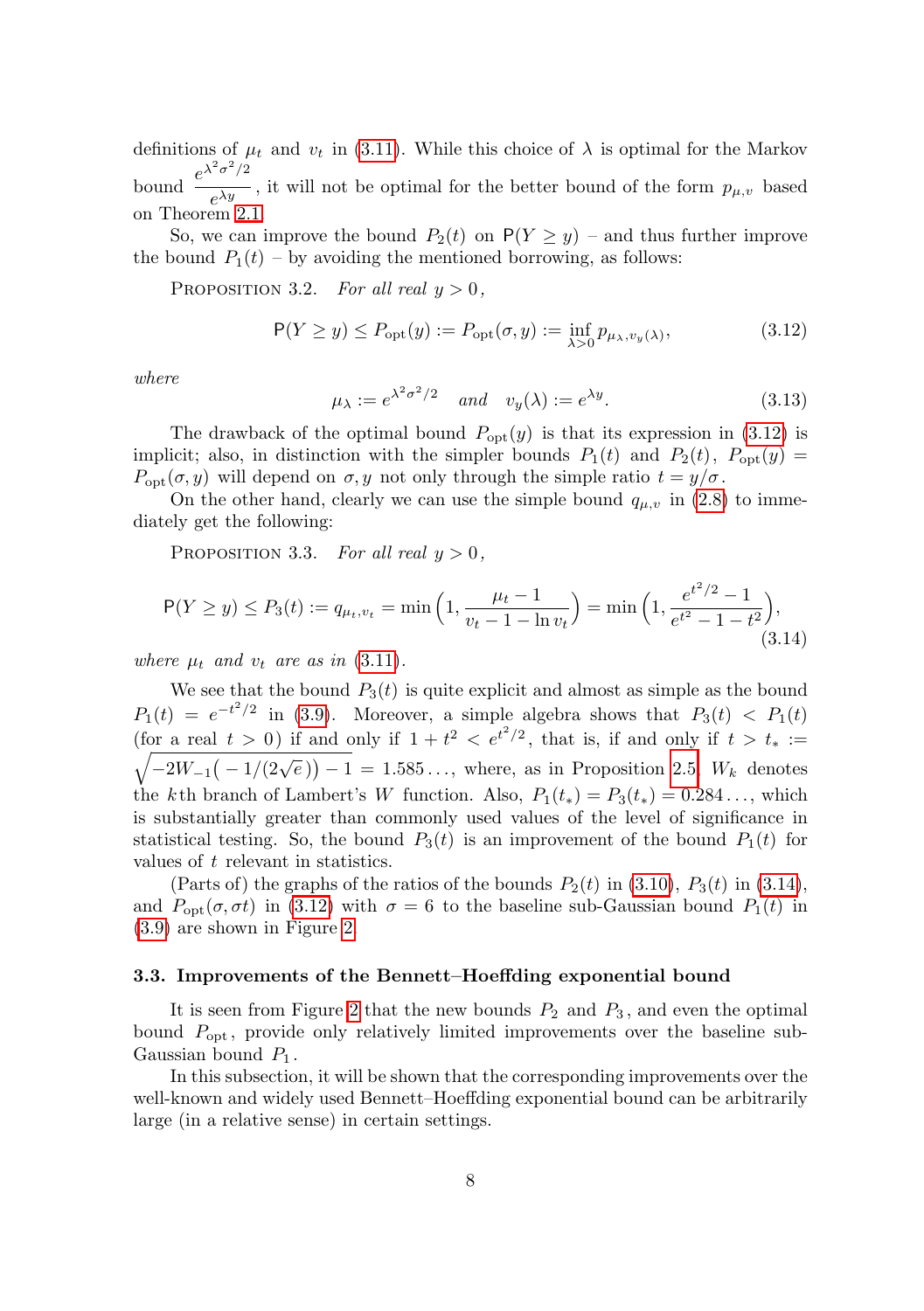

<span id="page-8-0"></span>Figure 2: Graphs  $\{(t, P_2(t)/P_1(t)): 0 < t < 4\}$  (thin),  $\{(t, P_3(t)/P_1(t)):$  $0 < t < 4, P_3(t)/P_1(t) < 1.08$  (dashed), and  $\{(t, P_{opt}(6, 6t)/P_1(t)) : 0 < t < 4\}$ (thick).

Here it is still assumed that [\(3.5\)](#page-5-2) holds, with independent zero-mean r.v.'s  $Y_1, \ldots, Y_n$ . However, instead of the sub-Gaussian condition [\(3.6\)](#page-6-0), we now assume that

$$
Y_i \leq b
$$

for some real  $b > 0$  and all  $i \in [n]$ . We will also use notation [\(3.7\)](#page-6-4), but now with

$$
\sigma_i^2 := \text{Var}\, Y_i = \mathsf{E}\, Y_i^2,
$$

rather with  $\sigma_i^2$  being a sub-Gaussian proxy variance of  $Y_i$ .

It follows e.g. from [\[12,](#page-15-1) Theorem 2] that, under the above conditions on  $Y, Y_1, \ldots, Y_n$ , the best possible upper bound on  $\mathsf{E}e^{\lambda Y}$  is given by the inequality

$$
\mathsf{E} \, e^{\lambda Y} \le \mu_{\sigma,b}(\lambda) := \exp\Big\{\frac{\sigma^2}{b^2} (e^{\lambda b} - 1 - \lambda b)\Big\},\,
$$

for each real  $\lambda \geq 0$ . Thus, we have the Markov bound on  $P(Y \geq y)$ :

$$
\mathsf{P}(Y \ge y) \le \frac{\mu_{\sigma,b}(\lambda)}{v_y(\lambda)},
$$

where  $v_y(\lambda) = e^{\lambda y}$ , as in [\(3.13\)](#page-7-2). Minimizing the latter bound on  $P(Y \ge y)$  in  $\lambda \ge 0$ , we get

<span id="page-8-1"></span>
$$
P(Y \ge y) \le P_{\text{BH}}(y,\sigma,b) := \frac{\mu_{\sigma,b}(\lambda_{y,\sigma,b})}{v_y(\lambda_{y,\sigma,b})},\tag{3.15}
$$

where

$$
\lambda_{y,\sigma,b} := \frac{1}{b} \ln \left( 1 + \frac{by}{\sigma^2} \right),\,
$$

so that

<span id="page-8-2"></span>
$$
\mu_{\sigma,b}(\lambda_{y,\sigma,b}) = \exp\left\{\frac{y}{b}\left[1 - \frac{\sigma^2}{by}\ln\left(1 + \frac{by}{\sigma^2}\right)\right]\right\} \tag{3.16}
$$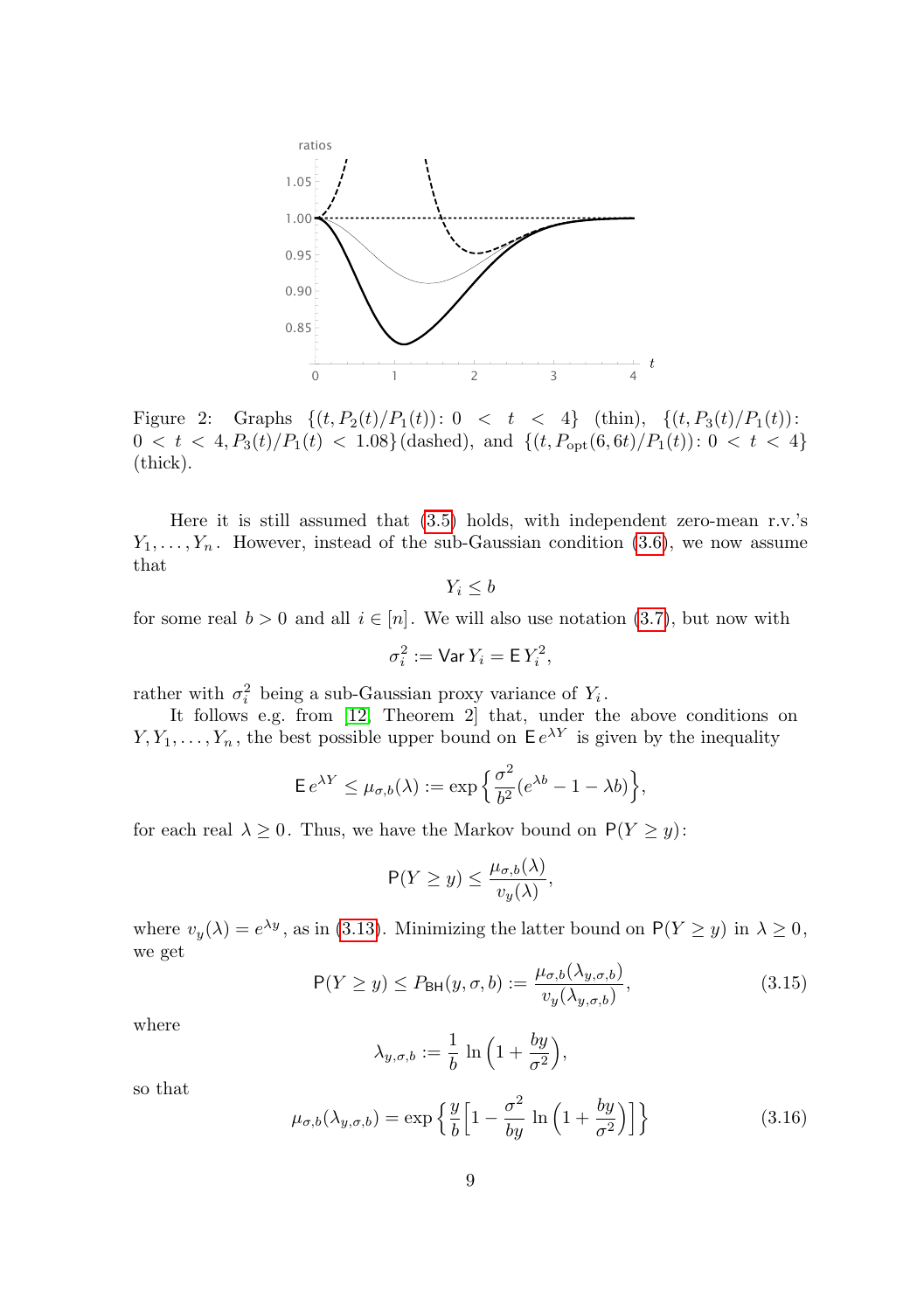and

<span id="page-9-0"></span>
$$
v_y(\lambda_{y,\sigma,b}) = \exp\left\{\frac{y}{b} \ln\left(1 + \frac{by}{\sigma^2}\right)\right\}.
$$
 (3.17)

The bound  $P_{\text{BH}}(y, \sigma, b)$  on  $P(Y \ge y)$  in [\(3.15\)](#page-8-1) is the famous and widely used Bennett [\[1\]](#page-14-4)–Hoeffding [\[6\]](#page-14-3) bound.

Since the Bennett–Hoeffding (BH) bound is a species of the Markov bound, it can be improved using Theorem [2.1,](#page-2-0) just as the sub-Gaussian bound was improved in Propositions [3.1,](#page-6-5) [3.2,](#page-7-3) and [3.3](#page-7-4) of Subsection [3.2.](#page-5-3) Here we will only consider the simplest of such improvements of the BH bound, based on  $(2.8)$  (cf.  $(3.14)$ ), even though this improvement is not the best possible:

PROPOSITION 3.4. For all real  $y > 0$ ,

$$
P(Y \ge y) \le P_{\mathsf{BH},1}(y,\sigma,b) := \min\left(1, \frac{\mu_{\sigma,b}(\lambda_{y,\sigma,b}) - 1}{v_y(\lambda_{y,\sigma,b}) - 1 - \ln v_y(\lambda_{y,\sigma,b})}\right),\tag{3.18}
$$

where  $\mu_{\sigma,b}(\lambda_{y,\sigma,b})$  and  $v_y(\lambda_{y,\sigma,b})$  are as in [\(3.16\)](#page-8-2) and [\(3.17\)](#page-9-0).

Suppose now that

$$
\frac{y}{b} = c \quad \text{and} \quad \frac{\sigma^2}{by} \le e^{-C/c},
$$

where c and C are positive real numbers. Then  $\mu_{\sigma,b}(\lambda_{y,\sigma,b}) \leq \exp\left\{\frac{y}{b}\right\} = e^c$  and  $v_y(\lambda_{y,\sigma,b}) \geq e^C$ , so that

$$
\frac{P_{\mathsf{BH},1}(y,\sigma,b)}{P_{\mathsf{BH}}(y,\sigma,b)} \le \frac{e^c - 1}{e^c} \frac{e^C}{e^C - 1 - C},
$$

because  $\frac{\mu-1}{\mu}$  is increasing in  $\mu > 0$  and  $\frac{v}{v-1-\ln v}$  is decreasing in  $v > 1$ . So, the ratio  $P_{\text{BH},1}(y,\sigma,b)/P_{\text{BH}}(y,\sigma,b)$  of the improved BH bound  $P_{\text{BH},1}(y,\sigma,b)$  to the original BH bound  $P_{\text{BH}}(y, \sigma, b)$  can be however small if c is small enough and C is bounded away from 0. Conditions with  $C$  not small and  $c$  not large arise in settings when possibly heavy tails of the distributions of the  $Y_i$ 's must be appropriately truncated – see e.g. [\[5,](#page-14-5) [11\]](#page-15-2).

The results of Subsections [3.2](#page-5-3) and [3.3](#page-7-5) can be extended to the case when the  $Y_i's$  are (super)martingale-differences; cf. e.g. [\[8,](#page-15-3) Section 8].

### 4. Proofs

Proof of Theorem [2.1](#page-2-0). This proof is implicitly based on a duality argument; see e.g. [\[7,](#page-14-6) [9\]](#page-15-4).

Note that the probabilities  $P\left(\frac{X}{G_X} \geq v\right)$  and  $P\left(\frac{X}{G_X} \leq v\right)$  will not change if we replace there X by  $X/u$ , for any positive real u. So, without loss of generality we may and shall assume that  $G_X = 1$ , that is,

<span id="page-9-1"></span>
$$
\mathsf{E} \ln X = 0,\tag{4.1}
$$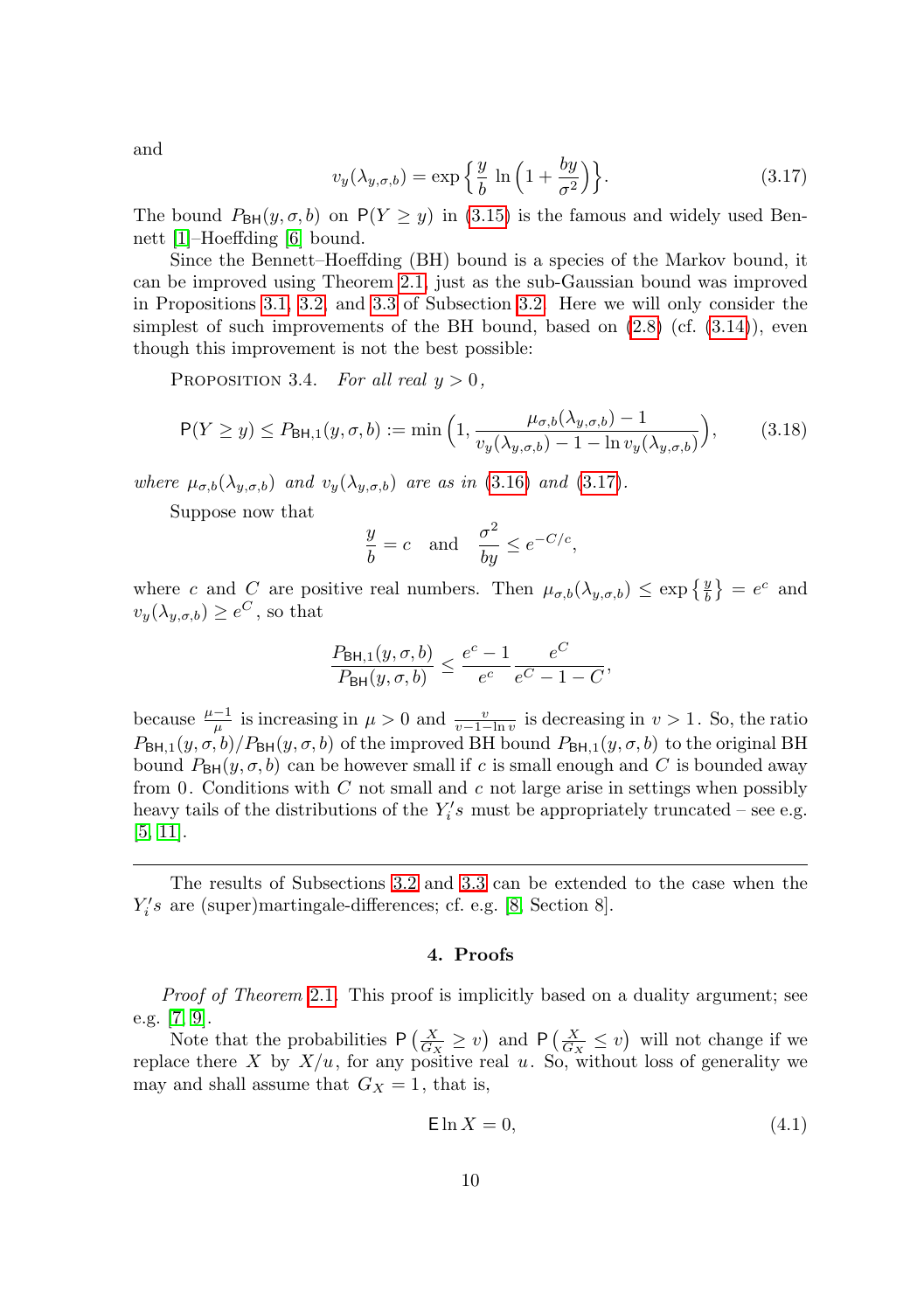so that the probabilities  $P\left(\frac{X}{G_X} \geq v\right)$  and  $P\left(\frac{X}{G_X} \leq v\right)$  become simply  $P(X \geq v)$  and  $P(X \leq v)$ .

Take now any positive real v and any positive real  $z \neq v$ , and for all real  $x > 0$ let

$$
g(x) := ax - b \ln x + c,
$$

where

$$
a := a(z) := \frac{1/v}{h(r)}, \quad b := b(z) := az, \quad c := c(z) := az \ln \frac{z}{e},
$$

$$
h(r) := 1 - r + r \ln r, \quad r := z/v.
$$

Note that the function h is convex on  $(0, \infty)$ , with  $h(1) = 0 = h'(1)$ . So,  $h > 0$ on  $(0, \infty) \setminus \{1\}$  and hence  $a > 0$  and  $b > 0$ . Therefore, the function g is convex on  $(0, \infty)$ . Moreover,

$$
g(z) = g'(z) = 0
$$
 and  $g(v) = 1$ .

So, if  $0 < z < v$ , then  $g(x) \geq \mathbb{I}\{x \geq v\}$  for all real  $x > 0$ , where  $\mathbb{I}\{\cdot\}$  denotes the indicator. Hence, in view of [\(4.1\)](#page-9-1),

<span id="page-10-0"></span>
$$
P(X \ge v) \le E g(X) = a E X - b E \ln X + c = a \mu + c
$$
  
=  $R_z(v) := \frac{\mu - z + z \ln z}{v - z + z \ln z - z \ln v}$  if  $0 < z < v$ . (4.2)

Similarly, if  $0 < v < z$ , then  $g(x) \geq \mathbb{I}\{x \leq v\}$  for all real  $x > 0$ , whence

<span id="page-10-1"></span>
$$
\mathsf{P}(X \le v) \le R_z(v) \quad \text{if} \quad 0 < v < z. \tag{4.3}
$$

Recalling the conditions  $\mu > 1$  in [\(2.1\)](#page-2-4) and  $q_1 = 1$  in the statement of part [\(IV\)](#page-3-3) of Theorem [2.1,](#page-2-0) as well as the fact that no probability can exceed 1, and then substituting 1 for z in  $(4.2)$  and  $(4.3)$ , we get part  $(IV)$  of Theorem [2.1.](#page-2-0)

To prove part [\(I\)](#page-2-6) of Theorem [2.1,](#page-2-0) consider separately the two cases:  $v \in (\mu, \infty)$ and  $v \in (0, 1)$ .

If  $v \in (\mu, \infty)$ , then the function  $F: (0, \infty) \to \mathbb{R}$  is concave, with  $F(0+) =$  $-\infty < 0$  and  $F(1) = (\mu - 1) \ln v > 0$  (since  $v > \mu > 1$ ). So, indeed there is exactly one root  $z = z_v \in (0,1)$  of equation [\(2.4\)](#page-2-1). Next, from the equality  $F(z_v) = 0$  we get  $\ln z_v = (\mu - z_v) \ln(v) / (\mu - v)$ . Substituting this expression for  $\ln z_v$  into the expression for  $R_z(v)$  in [\(4.2\)](#page-10-0) and recalling the definition of  $p_v$  in [\(2.2\)](#page-2-2), we get

<span id="page-10-2"></span>
$$
R_{z_v}(v) = p_v. \tag{4.4}
$$

Therefore and because here

<span id="page-10-3"></span>
$$
0 < z_v < 1 < \mu < v,\tag{4.5}
$$

we see that the inequality in [\(2.2\)](#page-2-2) follows by [\(4.2\)](#page-10-0).

The case  $v \in (0,1)$  is similar (to the case  $v \in (\mu,\infty)$ ). Indeed, if  $v \in (0,1)$ , then the function  $F: (0, \infty) \to \mathbb{R}$  is convex, with  $F(\mu) = (v - \mu) \ln \mu < 0$  (since  $\mu > 1$ ) and  $F(\infty-) = \infty > 0$  (since  $v > \mu > 1$ ). So, indeed there is exactly one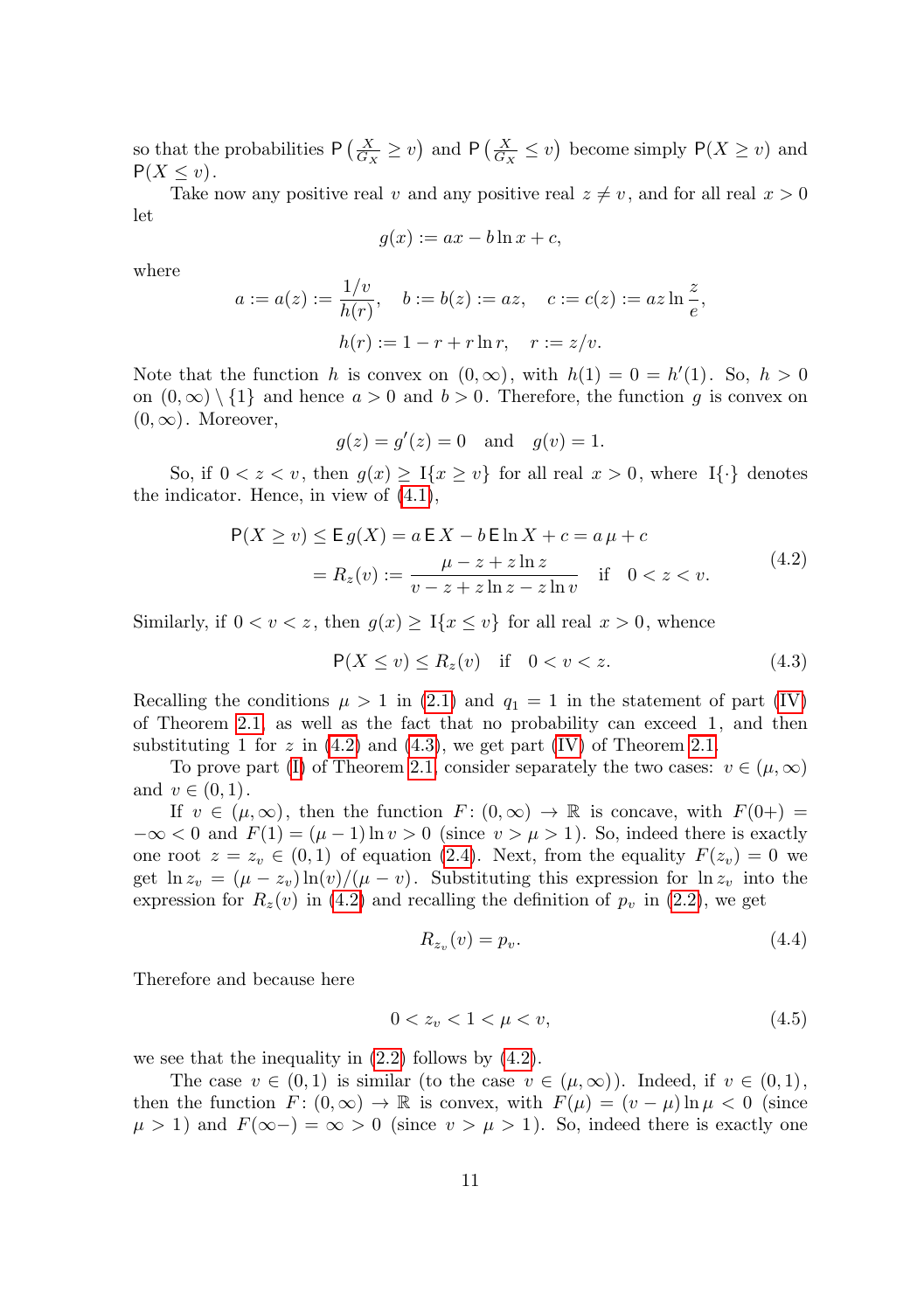root  $z = z_v \in (\mu, \infty)$  of equation [\(2.4\)](#page-2-1). Of course, equality [\(4.4\)](#page-10-2) holds for  $v \in (0, 1)$ as well. Therefore and because here

<span id="page-11-0"></span>
$$
0 < v < 1 < \mu < z_v,\tag{4.6}
$$

we see that the inequality in  $(2.3)$  follows by  $(4.3)$ .

Also, in view of [\(4.5\)](#page-10-3) and [\(4.6\)](#page-11-0), in either one of the cases  $v \in (\mu, \infty)$  and  $v \in (0, 1)$ ,  $\mu$  is strictly between v and  $z_v$ , whence  $p_v = \frac{\mu - z_v}{\mu - z_v}$  $\frac{\mu}{v-z_v} \in (0,1).$ 

Thus, part [\(I\)](#page-2-6) of Theorem [2.1](#page-2-0) is proved.

To prove part [\(II\)](#page-2-5) of Theorem [2.1,](#page-2-0) note first that, in view of the just proved inclusion  $p_v \in (0,1)$ , there does exist a r.v. X as in [\(2.5\)](#page-2-7). For such a r.v. X, we have  $A_X = \mathsf{E} X = \mu$  and  $\ln G_X = \mathsf{E} \ln X = \frac{F(z_v)}{w_v}$  $\frac{1}{v-z_v} = 0$ , by the definition of  $z_v$ , so that the condition  $A_X/G_X = \mu$  holds. Also, again in view of [\(4.5\)](#page-10-3) and [\(4.6\)](#page-11-0), we have  $z_v < v$  if  $v \in (\mu, \infty)$ , and  $z_v > v$  if  $v \in (0, 1)$ . So, for any r.v. X as in [\(2.5\)](#page-2-7), the inequalities in [\(2.2\)](#page-2-2) and [\(2.3\)](#page-2-3) turn into the equalities; that is, the upper bound  $p_v$  in the inequalities in [\(2.2\)](#page-2-2) and [\(2.3\)](#page-2-3) is exact, as it is attained for X as in [\(2.5\)](#page-2-7). This proves part [\(II\)](#page-2-5) of Theorem [2.1.](#page-2-0)

Next, consider part [\(III\)](#page-3-4) of Theorem [2.1.](#page-2-0) Note that the function  $\rho_{\mu}$  is nonincreasing on R and  $\rho_{\mu} \leq 1$  on R. Also, by part [\(II\)](#page-2-5) of Theorem [2.1](#page-2-0) and the definition of  $p_v$  in [\(2.2\)](#page-2-2), for  $v \in (\mu, \infty)$  we have  $\rho_\mu(v) = p_v \to 1$  as  $v \downarrow \mu$ , because  $\mu > 1$  and  $z_v < 1$ . So,  $\rho_\mu(\mu+) = 1$  and hence  $1 \ge \rho_\mu(v) \ge \rho_\mu(\mu+) = 1$  for all  $v \in (-\infty, \mu]$ . This proves [\(2.6\)](#page-3-5).

Further, the function  $\lambda_{\mu}$  is nondecreasing on R and  $\lambda_{\mu} \leq 1$  on R. Also, by part [\(II\)](#page-2-5) of Theorem [2.1,](#page-2-0) for  $v \in (0,1)$  we have  $\lambda_{\mu}(v) = p_{v}$ . Let now  $v \uparrow 1$ . Then  $|(v - \mu) \ln z_v|$  is bounded away from 0, because  $\mu > 1$  and  $z_v > \mu$ . So, in view of [\(2.4\)](#page-2-1) and the condition  $F(z_v) = 0$ ,  $|(\mu - z_v) \ln v|$  is bounded away from 0. So, for  $v \uparrow 1$  we have  $z_v \to \infty$  and hence  $\lambda_\mu(v) = p_v \to 1$ , again by the definition of  $p_v$  in [\(2.2\)](#page-2-2). Therefore,  $\lambda_{\mu}(1-) = 1$  and hence  $1 \geq \lambda_{\mu}(v) \geq \lambda_{\mu}(1-) = 1$  for all  $v \in [1, \infty)$ . This proves [\(2.7\)](#page-3-6).

Concerning the last, non-attainment clause in part [\(III\)](#page-3-4) of Theorem [2.1:](#page-2-0) If  $P\left(\frac{X}{G_X} \geq v\right) = 1$  for some  $v \in [1, \mu]$ , then  $P\left(\frac{X}{G_X} \geq 1\right) = 1$ , which implies that  $P(X = G_X) = 1$ , which contradicts the inequality in [\(2.1\)](#page-2-4). Similarly, if  $P\left(\frac{X}{G_X} \le v\right)$ for some  $v \in [1, \mu]$ , then  $P\left(\frac{X}{G_X} \leq \mu\right) = 1$ , which implies that  $\frac{A_X}{G_X} = \mathsf{E} \frac{X}{G_X} \leq \mu$ , with the strict inequality  $\frac{A_X}{G_X} < \mu$  (contradicting the definition of  $\mu$  in [\(2.1\)](#page-2-4)) unless  $P\left(\frac{X}{G_X} = \mu\right) = 1$ . But the latter equality implies  $P(X = c) = 1$  for some real  $c > 0$ , which contradicts the inequality in  $(2.1)$  (since the function ln is strictly concave).

Thus, for each  $v \in [1, \mu]$ , the exact upper bound, 1, on either one of the two tail probabilities,  $P\left(\frac{X}{G_X} \ge v\right)$  and  $P\left(\frac{X}{G_X} \le v\right)$ , is not attained.

Finally, concerning part [\(V\)](#page-3-7) of Theorem [2.1:](#page-2-0) Given only the condition  $A_X/G_X \leq$  $\mu$  (which means that  $EX \leq \mu$  when [\(4.1\)](#page-9-1) is assumed), the second equality sign in [\(4.2\)](#page-10-0) can be replaced by  $\leq$ , since  $a > 0$ . So, the inequality  $P(X \geq v) \leq R_z(v)$  will continue to hold when  $0 < z < v$ . Similarly, [\(4.3\)](#page-10-1) will continue to hold.

Theorem [2.1](#page-2-0) is now completely proved.

 $\Box$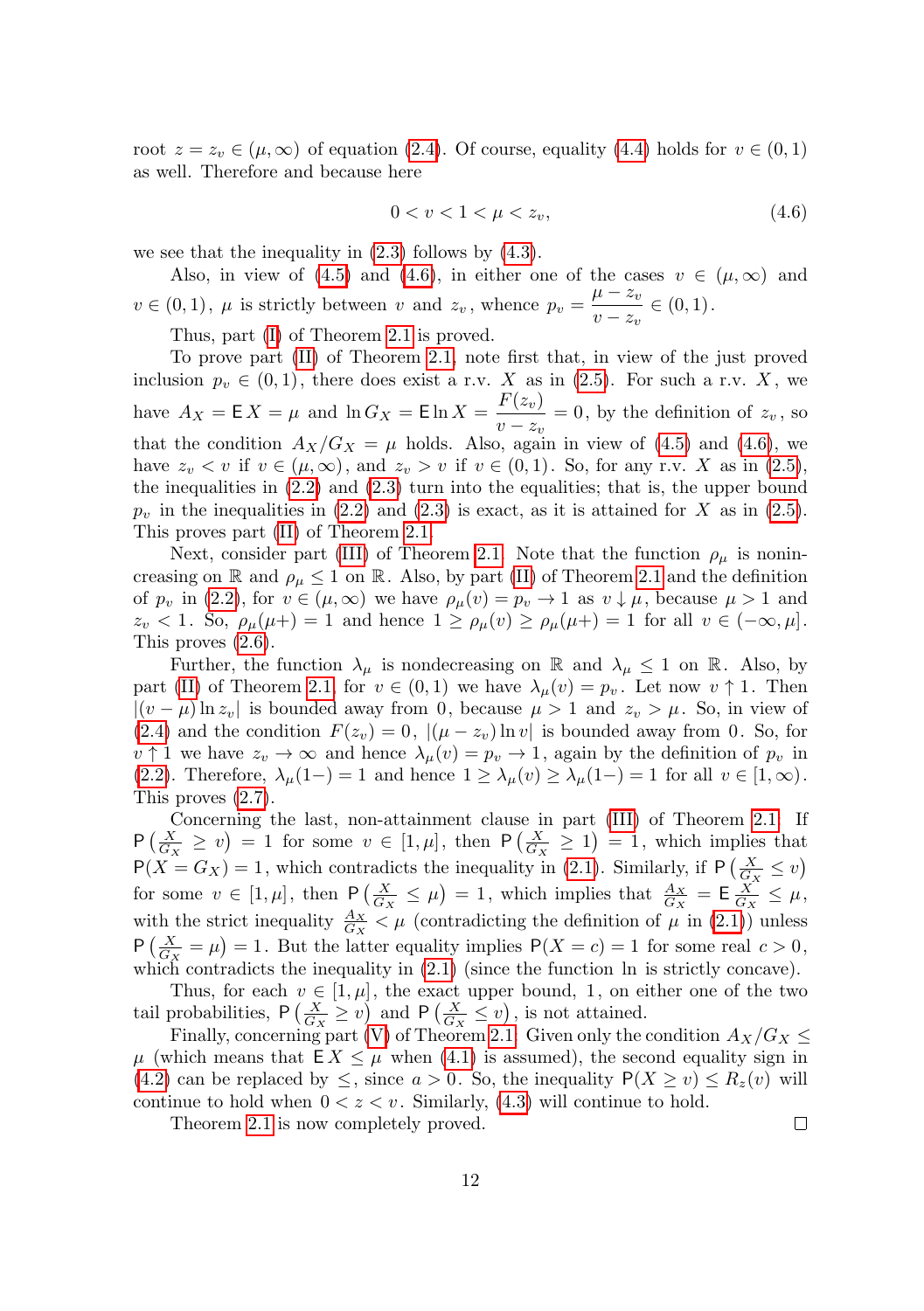Proof of Proposition [2.4](#page-3-8). For brevity, let

$$
p := p_v, \quad q := q_v, \quad z := z_v,
$$

and then

$$
\delta_\mu:=\mu-1\downarrow 0,\quad \delta_v:=v-1\to 0,\quad \delta_z:=z-1,
$$

so that, by  $(2.4), (2.2), (2.8),$  $(2.4), (2.2), (2.8),$  $(2.4), (2.2), (2.8),$  $(2.4), (2.2), (2.8),$  $(2.4), (2.2), (2.8),$  $(2.4), (2.2), (2.8),$  and the condition  $q_v < 1$ ,

<span id="page-12-0"></span>
$$
(\delta_v - \delta_\mu) \ln(1 + \delta_z) + (\delta_\mu - \delta_z) \ln(1 + \delta_v) = 0,
$$
\n(4.7)

<span id="page-12-3"></span>
$$
p = \frac{\delta_{\mu} - \delta_{z}}{\delta_{v} - \delta_{z}}\tag{4.8}
$$

and

$$
q = \frac{\delta_{\mu}}{\delta_{v} - \ln(1 + \delta_{v})} \sim \frac{\delta_{\mu}}{\delta_{v}^{2}/2},
$$

whence

<span id="page-12-1"></span>
$$
\delta_{\mu} \sim q \delta_{v}^{2}/2 = o(\delta_{v}). \tag{4.9}
$$

Therefore,  $\delta_v - \delta_\mu \sim \delta_v \sim \ln(1 + \delta_v)$  and hence [\(4.7\)](#page-12-0) implies  $\ln(1 + \delta_z) \sim \delta_z - \delta_\mu$ . Since  $\delta_{\mu} \to 0$ , it follows that  $\delta_{z} \to 0$ . (Otherwise, without loss of generality we have  $\ln(1+\delta_z) \sim \delta_z$ , which implies  $\delta_z \to 0$ , since  $\ln(1+u) < u$  for all  $u \in (-1,\infty) \setminus \{0\}$ and  $ln(1 + u) \nsim u$  as  $u \downarrow -1$  or  $u \to \infty$ .)

Now  $(4.7)$  and  $(4.9)$  yield

$$
\left(\delta_v - \frac{q\delta_v^2}{2 + o(1)}\right) \left(\delta_z - \frac{\delta_z^2}{2 + o(1)}\right) + \left(\frac{q\delta_v^2}{2 + o(1)} - \delta_z\right) \left(\delta_v - \frac{\delta_v^2}{2 + o(1)}\right) = 0, \quad (4.10)
$$

which simplies to

$$
\left(1 + \frac{(1-q)\delta_v}{2+o(1)}\right)\left(\delta_z - \frac{\delta_z^2}{2+o(1)}\right) + \left(\frac{q\delta_v^2}{2+o(1)} - \delta_z\right) = 0\tag{4.11}
$$

and then to

<span id="page-12-2"></span>
$$
\delta_z^2 - (1 - q)(1 + o(1))\delta_v \delta_z - q(1 + o(1))\delta_z^2 = 0.
$$
\n(4.12)

Also, by part [\(I\)](#page-2-6) of Theorem [2.1,](#page-2-0)  $\delta_z \delta_v < 0$ . So, "solving" the "quadratic" equation [\(4.12\)](#page-12-2), we get

$$
\frac{\delta_z}{\delta_v} = \frac{(1-q)(1+o(1)) - \sqrt{(1-q)^2(1+o(1)) + 4q(1+o(1))}}{2}
$$

$$
= \frac{(1-q)(1+o(1)) - (1+q)(1+o(1))}{2} = -q + o(1).
$$

Now  $(2.10)$  follows by  $(4.8)$  and  $(4.9)$ .

The proof of Proposition [2.5](#page-4-5) is based in part on the following lemmas.

 $\Box$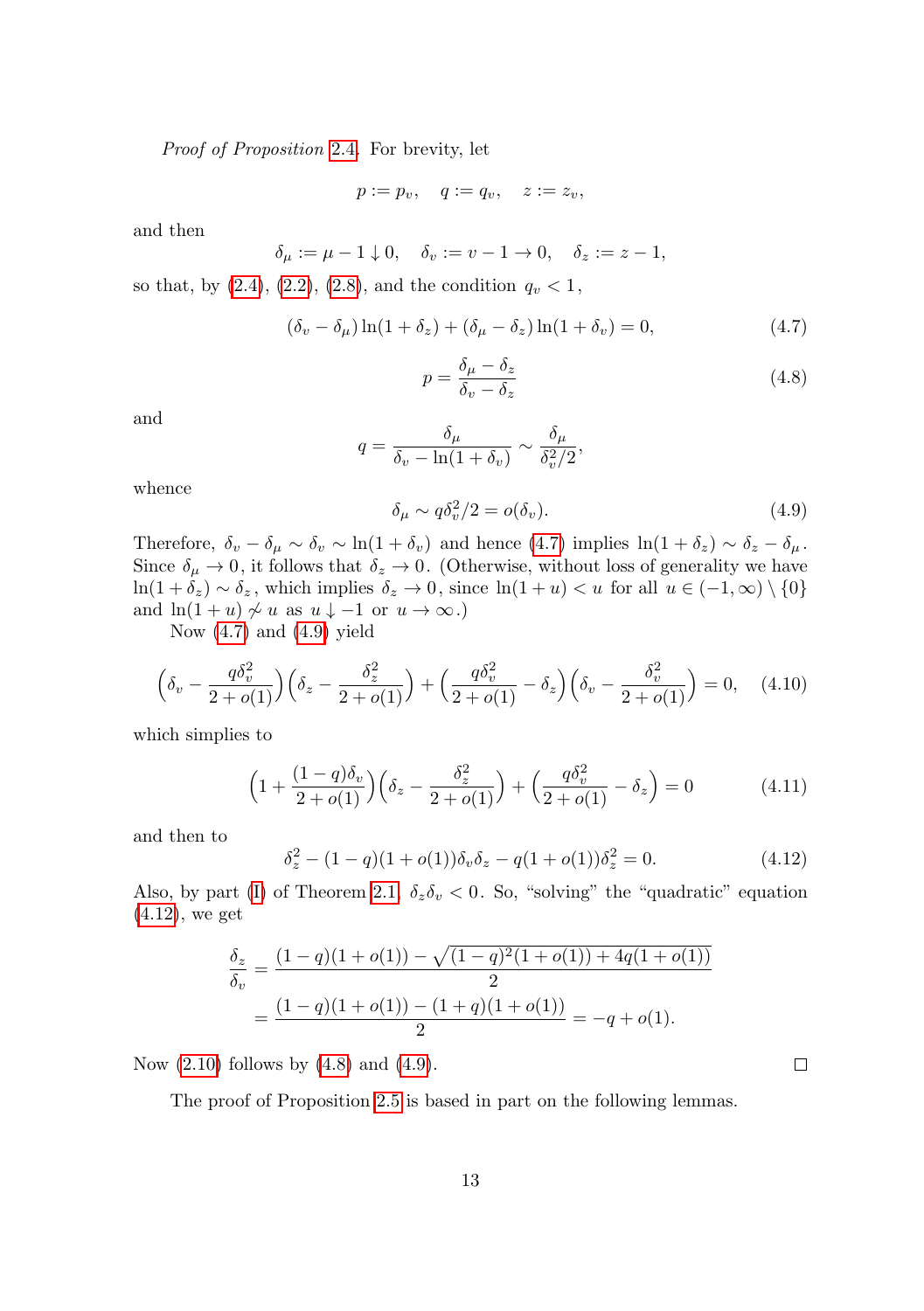<span id="page-13-0"></span>LEMMA 4.1. We have  $\tilde{z}_v \in (0,\infty)$  for all  $v \in (\mu,\infty) \cup (0,1)$ . Also,

<span id="page-13-1"></span>
$$
\tilde{z}_v \begin{cases} < v & \text{if } v \in (\mu, \infty), \\ > v & \text{if } v \in (0, 1). \end{cases}
$$
\n(4.13)

<span id="page-13-2"></span>LEMMA 4.2. For  $v \in (\mu, \infty) \cup (0, 1)$ ,

$$
H_{\mu}(v) := \frac{G_{\mu}(v)}{v - 1} > 0,
$$
\n(4.14)

where

$$
G_{\mu}(v) := F(\tilde{z}_v) = \mu \ln v + (v - \mu) \ln \frac{v - \mu}{\ln v} + \mu - v,
$$

<span id="page-13-4"></span>with  $\tilde{z}_v$  as in [\(2.12\)](#page-4-6).

LEMMA 4.3. We have  $\tilde{z}_v \in (0,\infty)$  for all  $v \in (\mu,\infty) \cup (0,1)$ . Also,

<span id="page-13-5"></span>
$$
z_v \begin{cases} < \tilde{z}_v & \text{if } v \in (\mu, \infty), \\ > \tilde{z}_v & \text{if } v \in (0, 1). \end{cases}
$$
 (4.15)

*Proof of Lemma* [4.1](#page-13-0). That  $\tilde{z}_v \in (0,\infty)$  for all  $v \in (\mu,\infty) \cup (0,1)$  follows immediately from the definition of  $\tilde{z}_v$  in [\(2.12\)](#page-4-6) and the condition  $\mu > 1$ . Next, for each  $v \in (\mu, \infty) \cup (0, 1)$ , each of the two inequalities in [\(4.13\)](#page-13-1) can be rewritten as  $l(v) > 0$ , where

$$
l(v) := v \ln v - v + \mu.
$$

The function l is convex on  $(0, \infty)$ , with  $l(1) = \mu - 1 > 0$  and  $l'(1) = 0$ . So,  $l(v) > 0$  for  $v \in (0, 1) \cup (1, \infty)$  and hence for  $v \in (\mu, \infty) \cup (0, 1)$ , which completes the proof of Lemma [4.1.](#page-13-0)  $\Box$ 

*Proof of Lemma* [4.2](#page-13-2). Note first that the partial derivative of  $G_{\mu}(v)$  in  $\mu$  is ln v –  $\ln \tilde{z}_v$ . So, by Lemma [4.1,](#page-13-0)  $G_{\mu}(v)$  is increasing in  $\mu \in [1, v)$  if  $v \in (1, \infty)$  and decreasing in  $\mu \in [1, \infty)$  if  $v \in (0, 1)$ . It follows that  $G_{\mu}(v) > G_1(v)$  if  $v \in (\mu, \infty)$ and  $G_{\mu}(v) < G_1(v)$  if  $v \in (0,1)$ .

So, to complete the proof of Lemma [4.2,](#page-13-2) it is enough to show that

<span id="page-13-3"></span>
$$
H(v) := H_1(v) = \frac{\ln v}{v - 1} + \ln \frac{v - 1}{\ln v} - 1 \stackrel{(?)}{>} 0 \quad \text{if } v \in (0, 1) \cup (1, \infty). \tag{4.16}
$$

We have

$$
H'(v) := \frac{(v - 1 - \ln v)(v \ln v - v + 1)}{(v - 1)^2 v \ln v},
$$

which is easily seen to be of the same sign as  $v-1$  for all  $v \in (0,1) \cup (1,\infty)$ . So,  $H(v)$ is decreasing in  $v \in (0,1)$  and increasing in  $v \in (1,\infty)$ . Also,  $H(1+) = H(1-) = 0$ . Thus, [\(4.16\)](#page-13-3) is true, which completes the proof of Lemma [4.2.](#page-13-2)  $\Box$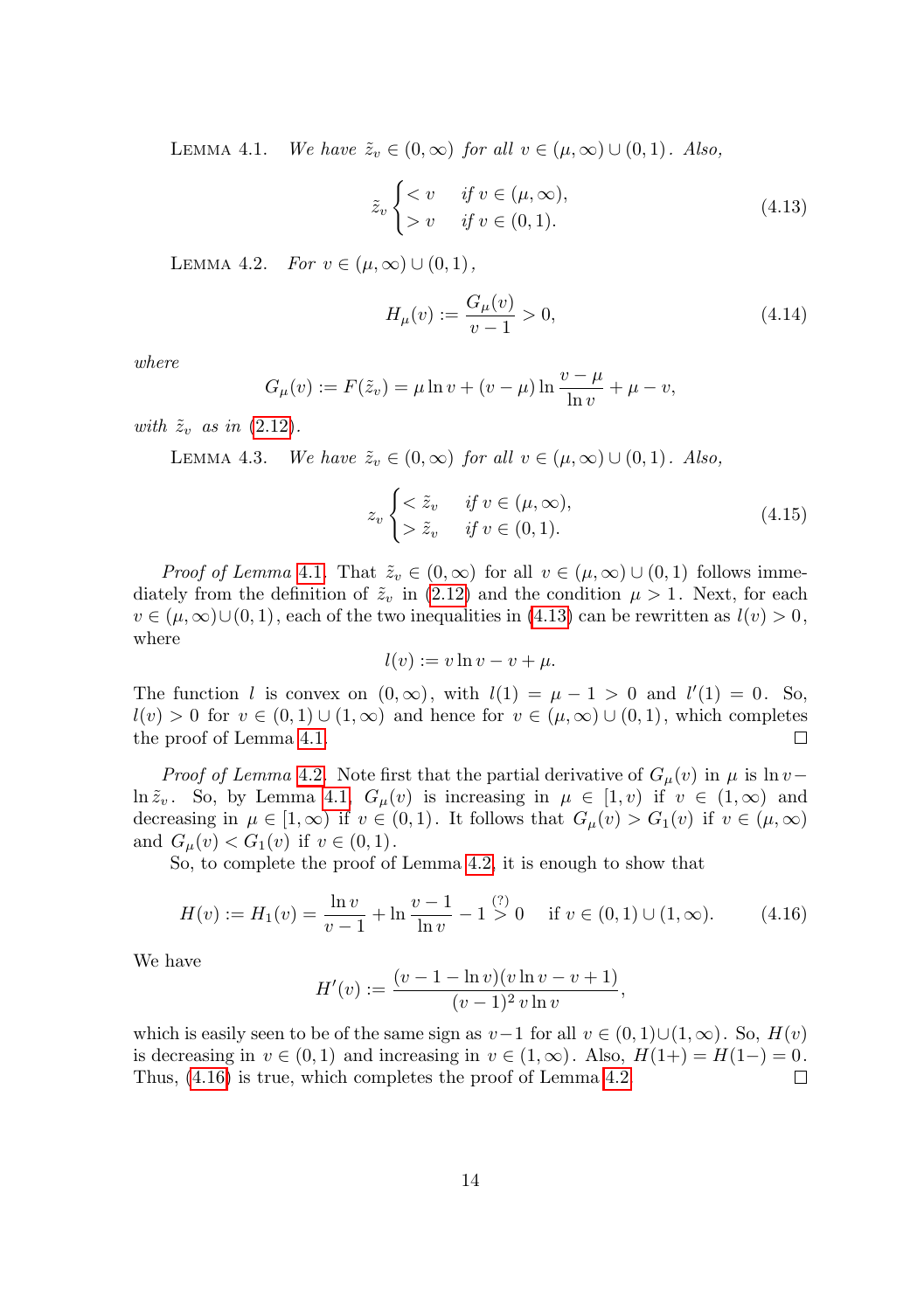*Proof of Lemma* [4.3](#page-13-4). Consider first the case  $v \in (\mu, \infty)$ . Then, as was noted in the proof of part [\(I\)](#page-2-6) of Theorem [2.1,](#page-2-0) the function  $F: (0, \infty) \to \mathbb{R}$  is concave. Also,  $F(v) = 0$  and, by the definition of  $z_v$  in part [\(I\)](#page-2-6) of Theorem [2.1,](#page-2-0)  $F(z_v) = 0$ . Further, by Lemma [4.2,](#page-13-2)  $F(\tilde{z}_v) > 0$ . Therefore and in view of the concavity of F,  $\tilde{z}_v$  is strictly between v and  $z_v$ . But, by Lemma [4.1,](#page-13-0) here  $\tilde{z}_v < v$ . So, the first inequality in [\(4.15\)](#page-13-5) is proved.

The second case, with  $v \in (0, 1)$ , is treated similarly. In this case, the function  $F: (0, \infty) \to \mathbb{R}$  is convex and by Lemma [4.2,](#page-13-2)  $F(\tilde{z}_v) < 0$ . Here we still have  $F(v) = 0$ and  $F(z_v) = 0$ , whence again  $\tilde{z}_v$  is strictly between v and  $z_v$ . But, by Lemma [4.1,](#page-13-0) here  $\tilde{z}_v > v$ . So, the second inequality in [\(4.15\)](#page-13-5) is proved as well. □

*Proof of Proposition* [2.5](#page-4-5). Take any  $v \in (\mu, \infty) \cup (0, 1)$ . By the definition of  $z_v$  in part [\(I\)](#page-2-6) of Theorem [2.1,](#page-2-0)  $F(z_v) = 0$ , that is,  $(v - \mu) \ln z_v + (\mu - z_v) \ln v = 0$ . Dividing the latter equality by  $v - \mu$  and recalling the definition of  $\tilde{z}_v$  in [\(2.12\)](#page-4-6), rewrite the defining condition on  $z_v$  as

<span id="page-14-7"></span>
$$
\ln z_v - \frac{z_v}{\tilde{z}_v} = -\frac{\mu}{\tilde{z}_v}.\tag{4.17}
$$

Exponentiating both sides of [\(4.17\)](#page-14-7) and then dividing the resulting expressions by  $-\tilde{z}_v$ , rewrite [\(4.17\)](#page-14-7) as

$$
t_v e^{t_v} = u_v,
$$

where

$$
t_v := -\frac{z_v}{\tilde{z}_v}
$$
 and  $u_v := -\frac{e^{-\mu/\tilde{z}_v}}{\tilde{z}_v}.$ 

Note also that  $te^t \in (-1/e, 0)$  for  $t \in (-\infty, -1) \cup (-1, 0)$ . So, in view of the description of the branches  $W_0$  and  $W_{-1}$  of Lambert's W function given at the end of the statement of Proposition [2.5,](#page-4-5) it remains to check that  $t_v \in (-1,0)$  if  $v \in (\mu, \infty)$  and  $t_v \in (-\infty, -1)$  if  $v \in (0, 1)$ ; but these conditions on  $t_v$  follow immediately by Lemma [4.3.](#page-13-4) Proposition [2.5](#page-4-5) is proved. □

#### R E F E R E N C E S

- <span id="page-14-4"></span>[1] G. Bennett. Probability inequalities for the sum of independent random variables. J. Amer. Statist. Assoc., 57(297):33–45, 1962.
- <span id="page-14-1"></span>[2] S. M. Buckley. Estimates for operator norms on weighted spaces and reverse Jensen inequalities. Trans. Amer. Math. Soc., 340(1):253–272, 1993.
- <span id="page-14-0"></span>[3] I. Budimir, S. S. Dragomir, and J. Pečarić. Further reverse results for Jensen's discrete inequality and applications in information theory. JIPAM. J. Inequal. Pure Appl. Math., 2(1):Article 5, 14, 2001.
- <span id="page-14-2"></span>[4] R. M. Corless, G. H. Gonnet, D. E. G. Hare, D. J. Jeffrey, and D. E. Knuth. On the Lambert W function. Adv. Comput. Math., 5(4):329–359, 1996.
- <span id="page-14-5"></span>[5] C. C. Heyde. On large deviation problems for sums of random variables which are not attracted to the normal law. Ann. Math. Statist., 38:1575–1578, 1967.
- <span id="page-14-3"></span>[6] W. Hoeffding. Probability inequalities for sums of bounded random variables. J. Amer. Statist. Assoc., 58:13–30, 1963.
- <span id="page-14-6"></span>[7] J. H. B. Kemperman. On the role of duality in the theory of moments. In Semi-infinite programming and applications (Austin, Tex., 1981), volume 215 of Lecture Notes in Econom. and Math. Systems, pages 63–92. Springer, Berlin, 1983.